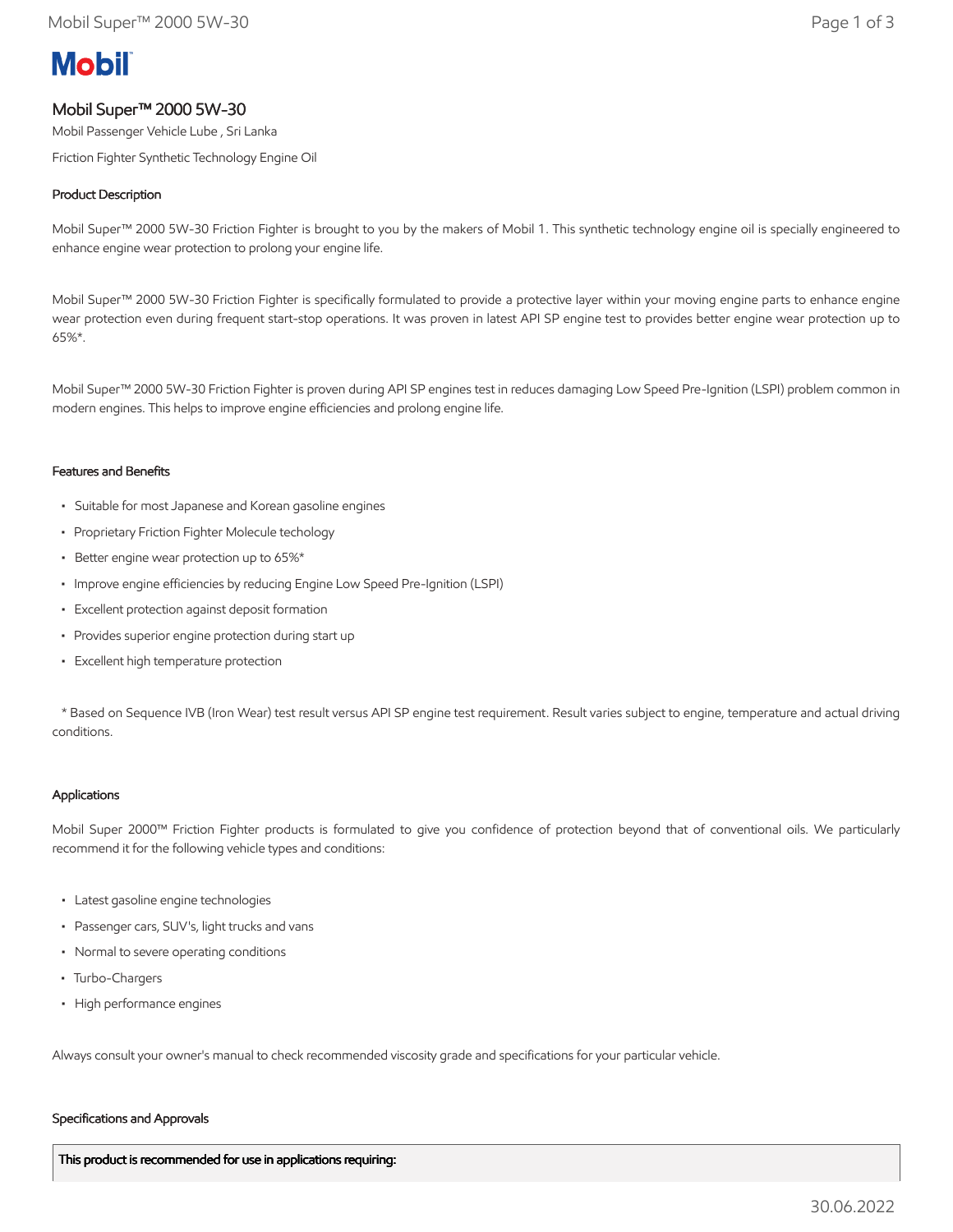# This product is recommended for use in applications requiring:

Ford WSS-M2C929-A

GM 6094M

API CF

| This product meets or exceeds the requirements of: |
|----------------------------------------------------|
| <b>APISN</b>                                       |
| API SN PLUS                                        |
| API SP                                             |
| API SP Resource Conserving                         |
| ILSAC GF-6A                                        |
| Chrysler MS-6395                                   |
| Ford WSS-M2C946-A                                  |
| Ford WSS-M2C946-B1                                 |
| FORD WSS-M2C961-A1                                 |

## Properties and Specifications

| Property                                                              |           |
|-----------------------------------------------------------------------|-----------|
| Grade                                                                 | SAE 5W-30 |
| Viscosity Index, ASTM D2270                                           | 151       |
| Total Base Number, mgKOH/g, ASTM D2896                                | 7.5       |
| Density @ 15.6 C, g/ml, ASTM D4052                                    | 0.859     |
| Kinematic Viscosity @ 100 C, mm2/s, ASTM D445                         | 10.3      |
| Kinematic Viscosity @ 40 C, mm2/s, ASTM D445                          | 63        |
| Hi-Temp Hi-Shear Viscosity @ 150 C 1x10(6) sec(-1), mPa.s, ASTM D4683 | 3         |
| Mini-Rotary Viscometer, Apparent Viscosity, -35 C, mPa.s, ASTM D4684  | 16400     |
| Ash, Sulfated, mass%, ASTM D874                                       | 0.8       |
| Pour Point, °C, ASTM D97                                              | $-39$     |
| Flash Point, Cleveland Open Cup, °C, ASTM D92                         | 228       |